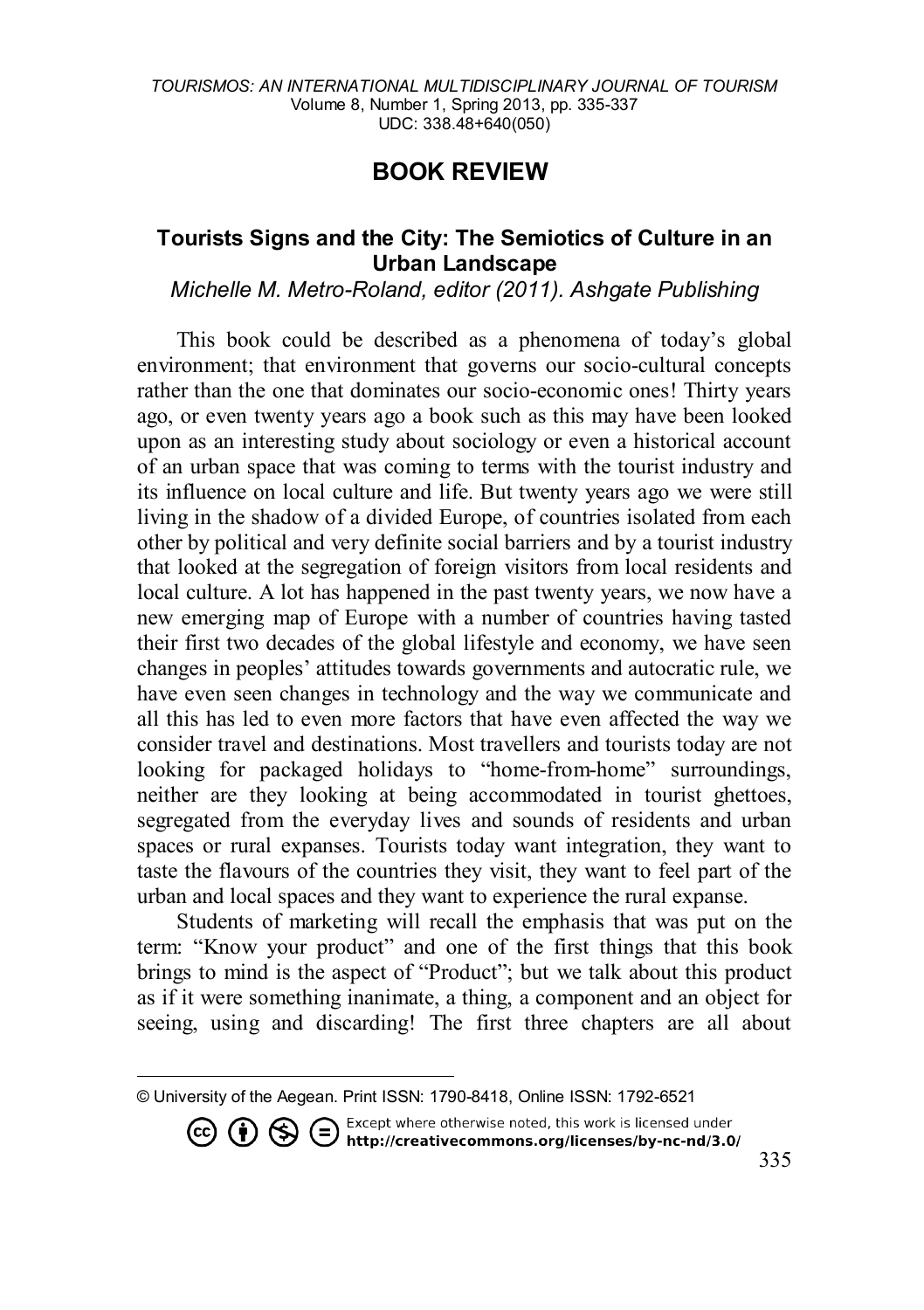understanding and knowing the product, in the case of tourism it is all about appreciating and integrating with the Culture, the very essence of the host community, not in a way that turns every local event into a side show for the benefit of visitors but as a means of interpreting the urban and rural spaces within the context of the particular ambience. To understand sites, attractions or even places it is important that there is this kind of bonding, if one could call this so, between the mental and physical images which are implanted in the mind of the visitor and the intangible heritage that emanates through the tangible heritage which signifies the sense of identity and Culture which the community or society today have included in their dowry when these became essential components for the visitor who wants to be at the site or to be part of the socio-cultural interaction between host and visitor. The author describes (Chapter 3) the transition from a totally alien tourist gaze to one that reflects a more street savvy visitor who is not easily taken in by pseudo interpretation but who, on the other hand, look for the experiences that are both authentic and unique. A number of keywords attracted my attention in the chapter on Landscape and Tourism and these were : "Multifarious" when referring to the destination that has been created as a commodity and the term "City Branding" both of which give the distinct impression that many authorities are trying to create or invent somewhere that can only be described as "a smokescreen –like representation of places". These first three chapters of the book identify the real "moments of truth" of the host-visitor experiences in tourism; those moments when the visitor is not segregated but can be fully integrated with the socio-cultural environment.

After setting the scene and plotting out the strategy, in other words, after performing the role of the tourist or visitor who wants to be at a destination, the author turns to an interesting methodology for assessing and measuring visitor perceptions and experiences of destinations. Using the VEP (Visitor Employed Photography) the idea of using pictures as a sign, an illustrated description and the international language that expresses one's real experience as a tourist, this study set out to understand not only the strength of the interpretation, but also those aspects that identified the Hungarian City other than the more popular and well known attractions and buildings.

336 Certainly one of the best conclusions that were stated in this study was the issue of the interaction between the tourist and the host community. The photographs that were taken included details of